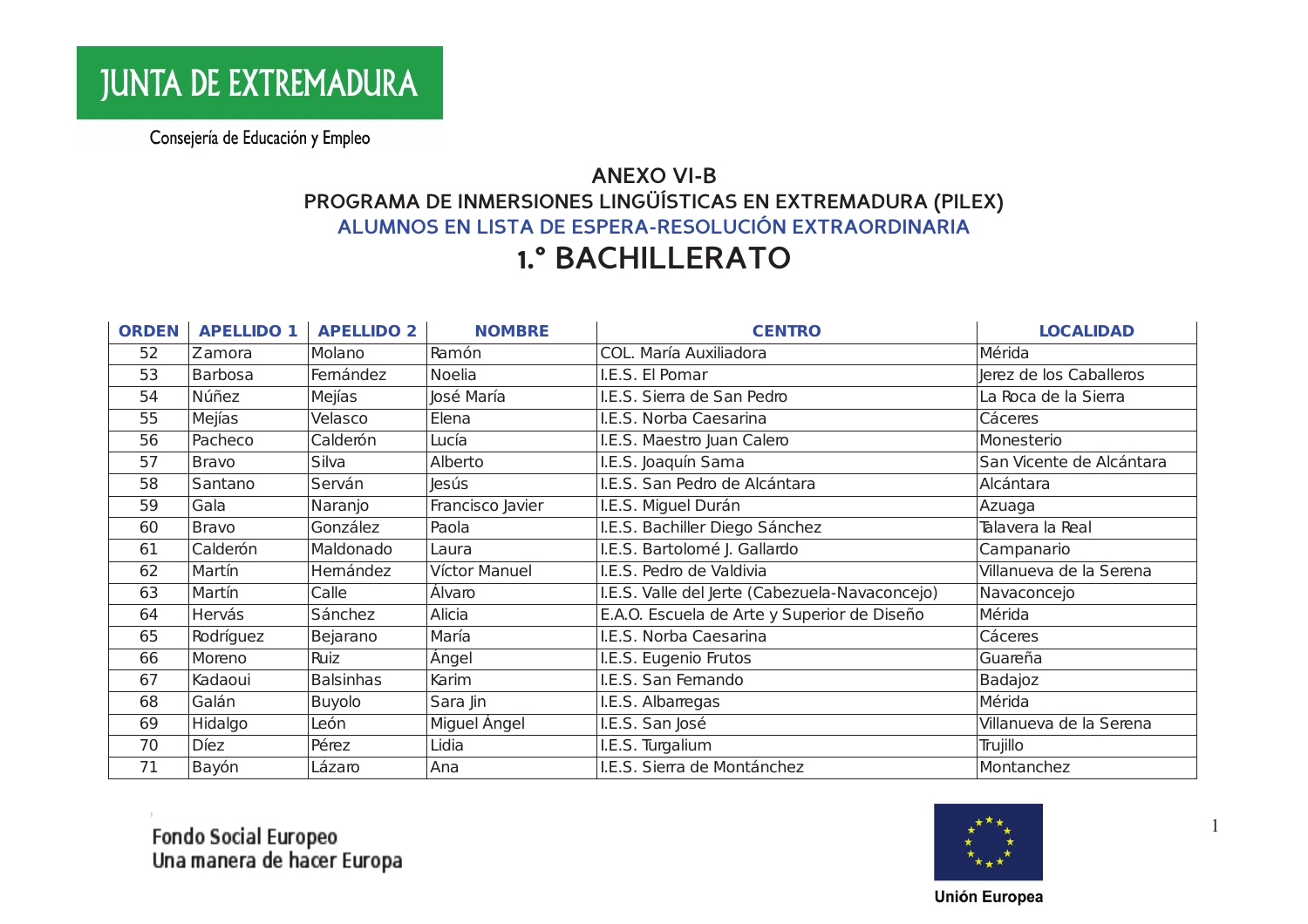### **ANEXO VI-B** PROGRAMA DE INMERSIONES LINGÜÍSTICAS EN EXTREMADURA (PILEX) ALUMNOS EN LISTA DE ESPERA-RESOLUCIÓN EXTRAORDINARIA

# **1.º BACHILLERATO**

| 72 | Morán      | Cordero         | Pablo José      | I.E.S. El Brocense               | Cáceres                 |
|----|------------|-----------------|-----------------|----------------------------------|-------------------------|
| 73 | Pino       | Álvarez         | Adrian          | I.E.S. Puerta de la Serena       | Villanueva de la Serena |
| 74 | Blázquez   | <b>liménez</b>  | Aroa            | I.E.S. Parque de Monfragüe       | Plasencia               |
| 75 | Casablanca | Osorio          | Laura           | I.E.S. Santa Eulalia             | Mérida                  |
| 76 | Lorenzo    | Martín          | Marta           | I.E.S. Gabriel y Galán           | Montehermoso            |
| 77 | González   | Badajoz         | Juan Luis       | I.E.S. Ramón Carande             | Jerez de los Caballeros |
| 78 | Torres     | <b>Iglesias</b> | Diego           | I.E.S. Valle del Jerte           | Plasencia               |
| 79 | Antúnez    | Romero          | Laura           | I.E.S. El Pomar                  | Jerez de los Caballeros |
| 80 | Plata      | Gallardo        | José Luis       | I.E.S. Santa Eulalia             | Mérida                  |
| 81 | Merchán    | Lezcano         | Mara            | I.E.S. José Manzano              | Don Benito              |
| 82 | Ye         |                 | Junfu           | I.E.S. Ramón Carande             | Jerez de los Caballeros |
| 83 | Sánchez    | Delicado        | Rocío           | I.E.S. Bachiller Diego Sánchez   | Talavera la Real        |
| 84 | Gómez      | Lechón          | Jaime           | I.E.S. Santa Eulalia             | Mérida                  |
| 85 | Acosta     | <b>Blasco</b>   | José Javier     | I.E.S. Castelar                  | Badajoz                 |
| 86 | Mendoza    | Gutiérrez       | Sofía Isabel    | I.E.S. Profesor Hemández Pacheco | Cáceres                 |
| 87 | Cáceres    | Martínez        | Sara            | I.E.S. Norba Caesarina           | Cáceres                 |
| 88 | Garrido    | Del Valle       | Daviz           | I.E.S. Enrique Díez Canedo       | Puebla de la Calzada    |
| 89 | Carrascal  | Labrador        | <b>Jennifer</b> | I.E.S. El Pomar                  | Jerez de los Caballeros |
| 90 | Zahinos    | Masero          | Raquel          | I.E.S. Bachiller Diego Sánchez   | Talavera la Real        |
| 91 | Tallero    | Femández        | Lucía           | I.E.S. Rodríguez Moñino          | Badajoz                 |
| 92 | Reboto     | Vélez           | Jaime           | I.E.S. Castelar                  | Badajoz                 |



2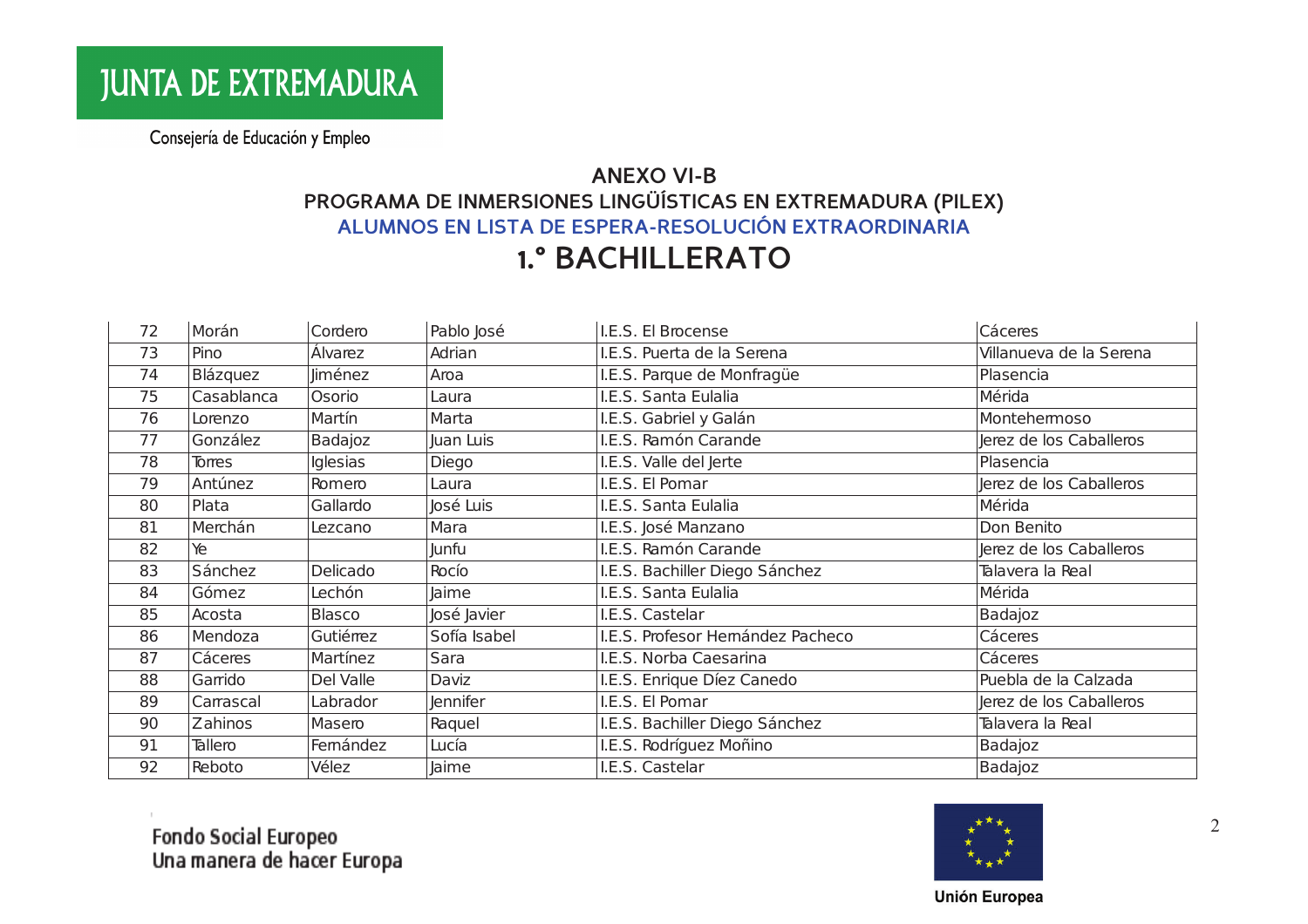### **ANEXO VI-B** PROGRAMA DE INMERSIONES LINGÜÍSTICAS EN EXTREMADURA (PILEX) ALUMNOS EN LISTA DE ESPERA-RESOLUCIÓN EXTRAORDINARIA

# **1.º BACHILLERATO**

| 93  | <b>liménez</b> | Bayón          | Francisco Javier | I.E.S. Sierra de Montánchez    | Montanchez               |
|-----|----------------|----------------|------------------|--------------------------------|--------------------------|
| 94  | Homero         | Rumbo          | Candela          | I.E.S. Castelar                | Badajoz                  |
| 95  | Manzanedo      | Rodríguez      | Lucía            | I.E.S. San José                | Villanueva de la Serena  |
| 96  | Martín         | <b>Buzo</b>    | Elena del Pilar  | I.E.S. Cuatro Caminos          | Don Benito               |
| 97  | Vaquero        | Moreno         | Alicia           | I.E.S. Parque de Monfragüe     | Plasencia                |
| 98  | Calvo          | Lozano         | María            | I.E.S. Turgalium               | Trujillo                 |
| 99  | Acedo          | Madera         | Andrea           | I.E.S. Al-Qázeres              | Cáceres                  |
| 100 | Acedo          | Madera         | María            | I.E.S. Al-Qázeres              | Cáceres                  |
| 101 | Martínez       | <b>liménez</b> | Cinthya          | I.E.S. Al-Qázeres              | Cáceres                  |
| 102 | Caballero      | Donaire        | <b>Noelia</b>    | I.E.S. Bartolomé J. Gallardo   | Campanario               |
| 103 | Esteban        | Álvarez        | Diego            | I.E.S. El Pomar                | Jerez de los Caballeros  |
| 104 | Rodríguez      | Caldeira       | Alba María       | COL. Ntra. Sra. De la Asunción | Badajoz                  |
| 105 | Gómez          | Acedo          | Beatriz Xue      | I.E.S. Bachiller Diego Sánchez | Talavera la Real         |
| 106 | Zama           | Mantrana       | Sara             | I.E.S. Santa Eulalia           | Mérida                   |
| 107 | Ledesma        | Villafaina     | Irene            | I.E.S. Mª Josefa Baraínca      | Valdelacalzada           |
| 108 | De la Fuente   | Valiente       | María            | I.E.S. San Femando             | Badajoz                  |
| 109 | Tarriño        | Salgado        | Marta            | I.E.S. Joaquín Sama            | San Vicente de Alcántara |
| 110 | Femández       | Parra          | Aida             | I.E.S. Castelar                | Badajoz                  |
| 111 | Pedroso        | Laso           | Cristina         | I.E.S. Bachiller Diego Sánchez | Talavera la Real         |
| 112 | Vellarino      | Lemus          | David            | I.E.S. El Pomar                | Jerez de los Caballeros  |



3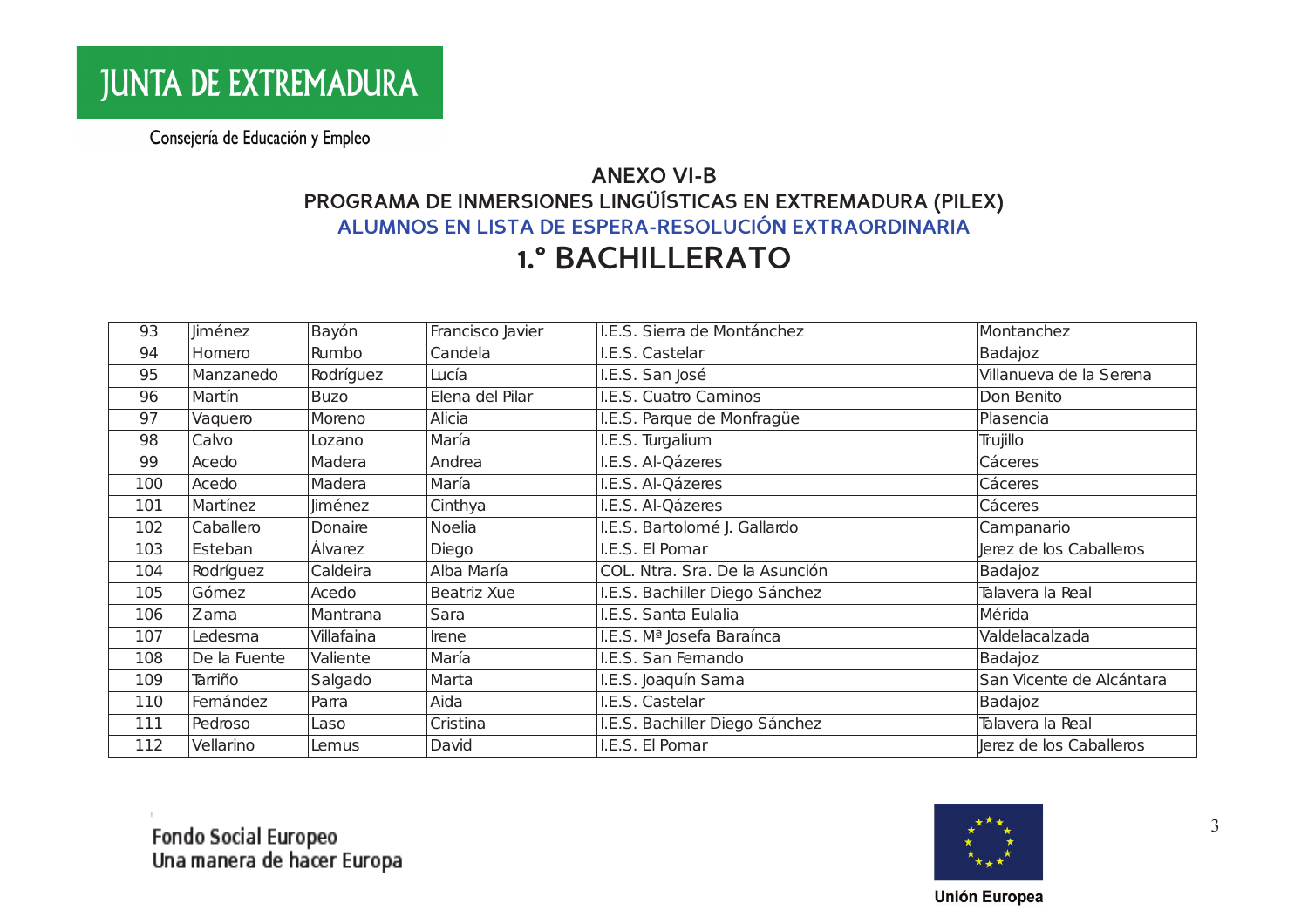### **ANEXO VI-B** PROGRAMA DE INMERSIONES LINGÜÍSTICAS EN EXTREMADURA (PILEX) ALUMNOS EN LISTA DE ESPERA-RESOLUCIÓN EXTRAORDINARIA

# **1.º BACHILLERATO**

| 113 | Mancera        | Femández        | Álvaro            | I.E.S. Zurbarán                  | Badajoz                   |
|-----|----------------|-----------------|-------------------|----------------------------------|---------------------------|
| 114 | Calvo          | Sousa           | María de la Oliva | I.E.S. El Pomar                  | Jerez de los Caballeros   |
| 115 | Femández       | Menudo          | Cristina          | COL. Virgen de Guadalupe         | Badajoz                   |
| 116 | Pinilla        | Charro          | Miguel Ángel      | I.E.S. Santa Eulalia             | Mérida                    |
| 117 | <b>Jiménez</b> | Martín          | Sofía             | I.E.S. Profesor Hemández Pacheco | Cáceres                   |
| 118 | Pérez          | Sánchez         | María Cinta       | COL. Ramón Izquierdo             | Badajoz                   |
| 119 | Teodoro        | Conde           | Ana               | I.E.S. Virgen de Gracia          | Oliva Frontera            |
| 120 | Femández       | Trinidad        | María             | I.E.S. Ruta de la Plata          | Calamonte                 |
| 121 | Merideño       | Rodríguez       | Lucía             | I.E.S. Norba Caesarina           | Cáceres                   |
| 122 | Matilla        | Vaz             | Raquel            | I.E.S. Joaquín Sama              | San Vicente de Alcántara  |
| 123 | Singh          | Cachadiña       | Gabriel           | I.E.S. Maestro Domingo Cáceres   | Badajoz                   |
| 124 | Romero         | García          | Francisco         | I.E.S. Bartolomé J. Gallardo     | Campanario                |
| 125 | Guerrero       | Sbaa            | Sara              | I.E.S. Quintana de la Serena     | Quintana de la Serena     |
| 126 | Pajero         | <b>Hipólito</b> | Juan Pedro        | I.E.S. Joaquín Sama              | San Vicente de Alcántara  |
| 127 | Castaño        | Rodríguez       | Andrea            | I.E.S. Meléndez Valdés           | Villafranca de los Barros |
| 128 | Casablanca     | Barrero         | Gonzalo           | I.E.S. Eugenio Frutos            | Guareña                   |
| 129 | Rueda          | Muñoz           | Naroa             | I.E.S. Sierra de Montánchez      | Montanchez                |
| 130 | Franco         | Caballero       | María José        | I.E.S. Bartolomé J. Gallardo     | Campanario                |
| 131 | Leo            | Vázquez         | Andrés            | I.E.S. Sierra de San Pedro       | La Roca de la Sierra      |
| 132 | Rubio          | Sánchez         | Zaira             | I.E.S. Gabriel y Galán           | Montehemoso               |



 $\overline{4}$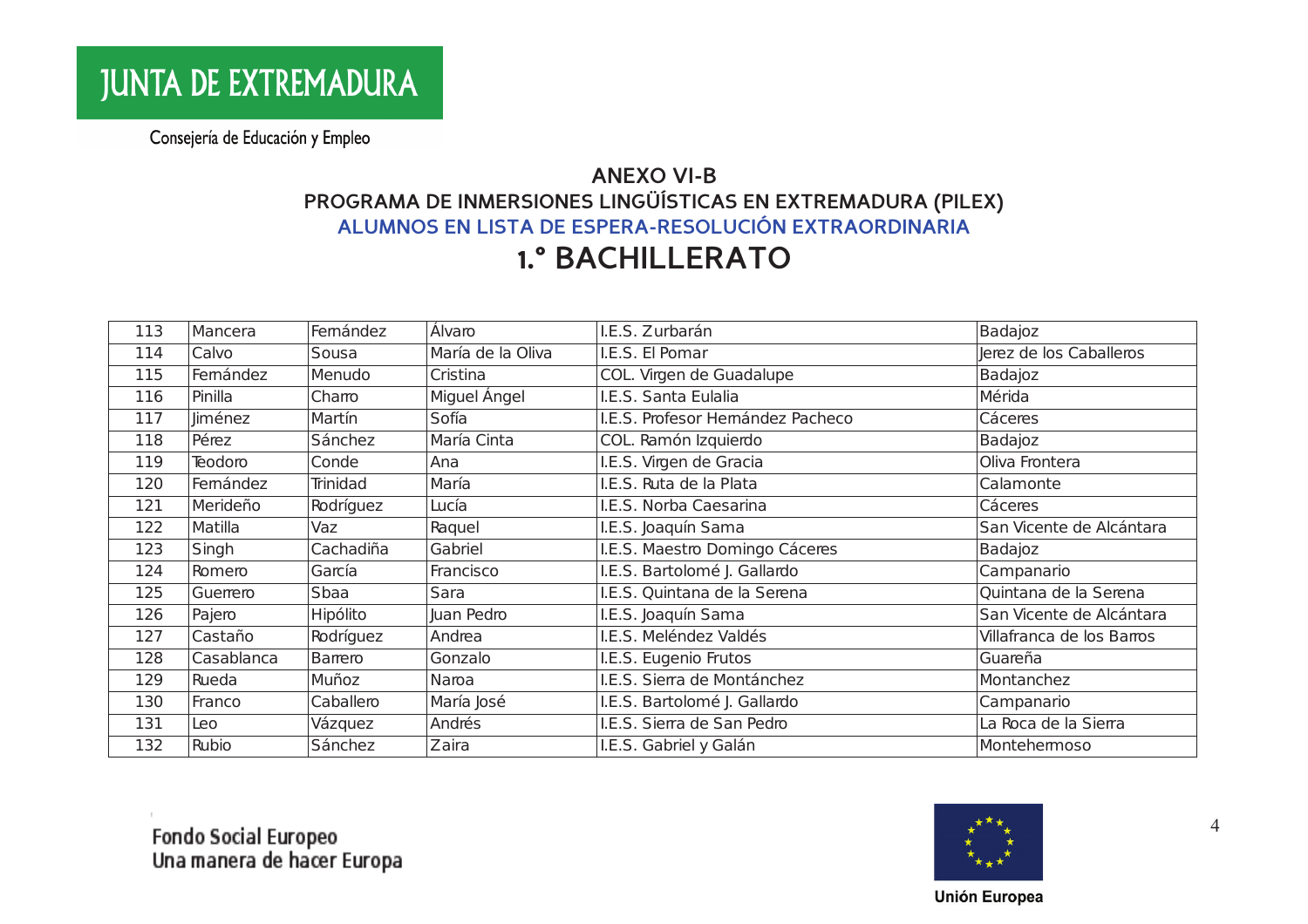#### **ANEXO VI-B** PROGRAMA DE INMERSIONES LINGÜÍSTICAS EN EXTREMADURA (PILEX) ALUMNOS EN LISTA DE ESPERA-RESOLUCIÓN EXTRAORDINARIA

## **1.º BACHILLERATO**

| 133 | Rodríguez      | Borrega   | Eva                  | I.E.S. Santa Eulalia           | Mérida                   |
|-----|----------------|-----------|----------------------|--------------------------------|--------------------------|
| 134 | Murillo        | Martín    | Marta                | I.E.S. Norba Caesarina         | Cáceres                  |
| 135 | Blázquez       | Sánchez   | Víctor               | I.E.S. Santa Eulalia           | Mérida                   |
| 136 | Ramos          | García    | Sheyla Piedraescrita | I.E.S. Bartolomé J. Gallardo   | Campanario               |
| 137 | Salgado        | Roncero   | Patricia             | I.E.S. Joaquín Sama            | San Vicente de Alcántara |
| 138 | <b>Bravo</b>   | Vázquez   | Marta                | I.E.S. El Pomar                | Jerez de los Caballeros  |
| 139 | <b>Jiménez</b> | Parra     | Laura                | I.E.S. Augustóbriga            | Navalmoral de la Mata    |
| 140 | Romero         | Aguilar   | María                | I.E.S. Norba Caesarina         | <b>Cáceres</b>           |
| 141 | Martín         | Gil       | Mikel                | I.E.S. Carolina Coronado       | Almendralejo             |
| 142 | Sánchez        | Rodríguez | Patricia             | I.E.S. Puerta de la Serena     | Villanueva de la Serena  |
| 143 | Griñón         | Domínguez | Silvia               | COL. Ntra. Sra. De la Asunción | Badajoz                  |
| 144 | Grijota        | Lorenzo   | Camen                | I.E.S. San José                | Villanueva de la Serena  |
| 145 | Rodríguez      | Somoza    | Carlos               | I.E.S. El Brocense             | Cáceres                  |
| 146 | Molina         | Ramírez   | Andrea               | I.E.S. Joaquín Sama            | San Vicente de Alcántara |
| 147 | Camona         | Carmona   | Diego                | I.E.S. Pedro de Valdivia       | Villanueva de la Serena  |
| 148 | León           | Castro    | Ana                  | I.E.S. Norba Caesarina         | Cáceres                  |
| 149 | Montero        | Morrón    | Lucía                | I.E.S. Ciudad Jardín           | Badajoz                  |
| 150 | Díaz           | Martínez  | Adán                 | COL. Virgen de Guadalupe       | Badajoz                  |



5